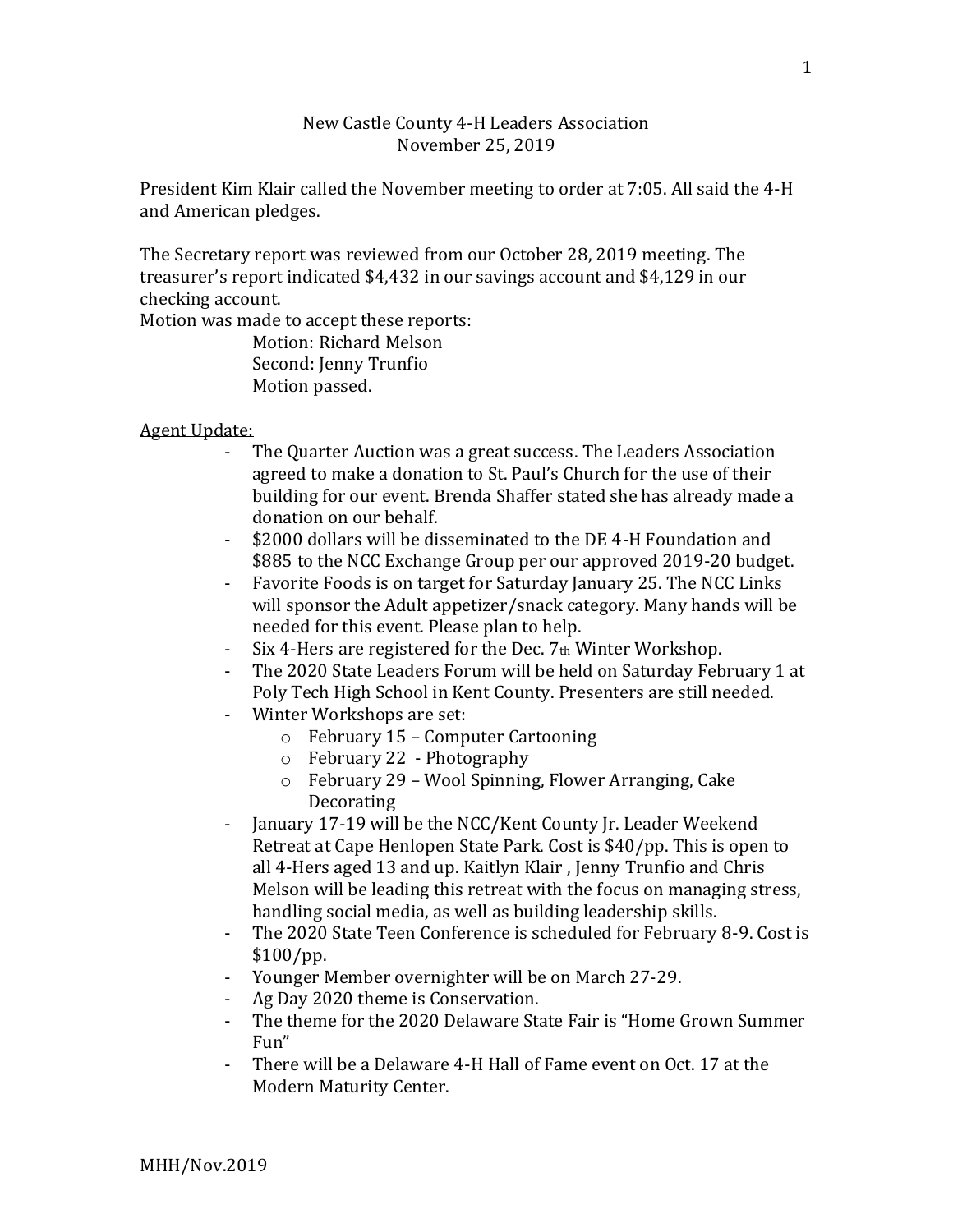- We need help with the Embryology Program. If you are interested, let the 4-H office know. You would need to be available Monday and Friday.
- Emergency preparedness classes are being planned. More information available in the office.

Old Business:

- 1. The NCC Public Speaking Contest went well. There were 14 participants. Thanks to Sarah Berninger for her expert organizing of this event.
- 2. Daisy Timney(NCC) and Layton Webb(Kent) will be attending the National Ag Summit on January 9-12
- 3. The fall Links meeting was well attended.
- 4. 4-H Alumni Social is cancelled due to low registration. Watch for a reschedule date in the spring.

New Business:

- 5. Diamond Clover Intent Forms for 2019-20 are due. Please get them to the NCC 4-H office now. More information will be forthcoming.
- 6. Operation Christmas Child field trip will be on November 27.
- 7. November 29-December 3 is the National 4-H Congress in Atlanta, GA. There are no NCC 4-H participating this year.
- 8. National 4-H Conference application are due by Dec 2.
- 9. There will be a Hippology Contest in Frederica, DE on December 7.
- 10. There is still room to register for the Winter Fun Day to be held on December 7th at the NCC 4-H Office.
- 11. Applications for the National Healthy Living Summit and the National Photo Summit are due to the State 4-H Office by December 15.
- 12. The NCC 4-H office will be closed from December 22 January 2 for the Holiday season.
- 13. The State 4-H Skating party will be held on December 27 from 6:15 7:45pm. Bring a canned good for the food bank.
- 14. Favorite Foods contest applications are due to the NCC 4-H office by January 10. There will be a Favorite Foods Judging Training on January 7 at 6:30 pm in the NCC 4-H office.
- 15.National Ag Summit will be on January 9-12 at the National 4-H Center.
- 16. There will be a State Record Book training on January 13 at the NCC 4-H Office.
- 17. January 17-19 is the date of the NCC/Kent County Jr. Leader Retreat at Cape Henlopen State Park.
- 18. Please attend the Favorite Foods contest on January 25 at George Kirk Middle School. Start time is 9:00am.